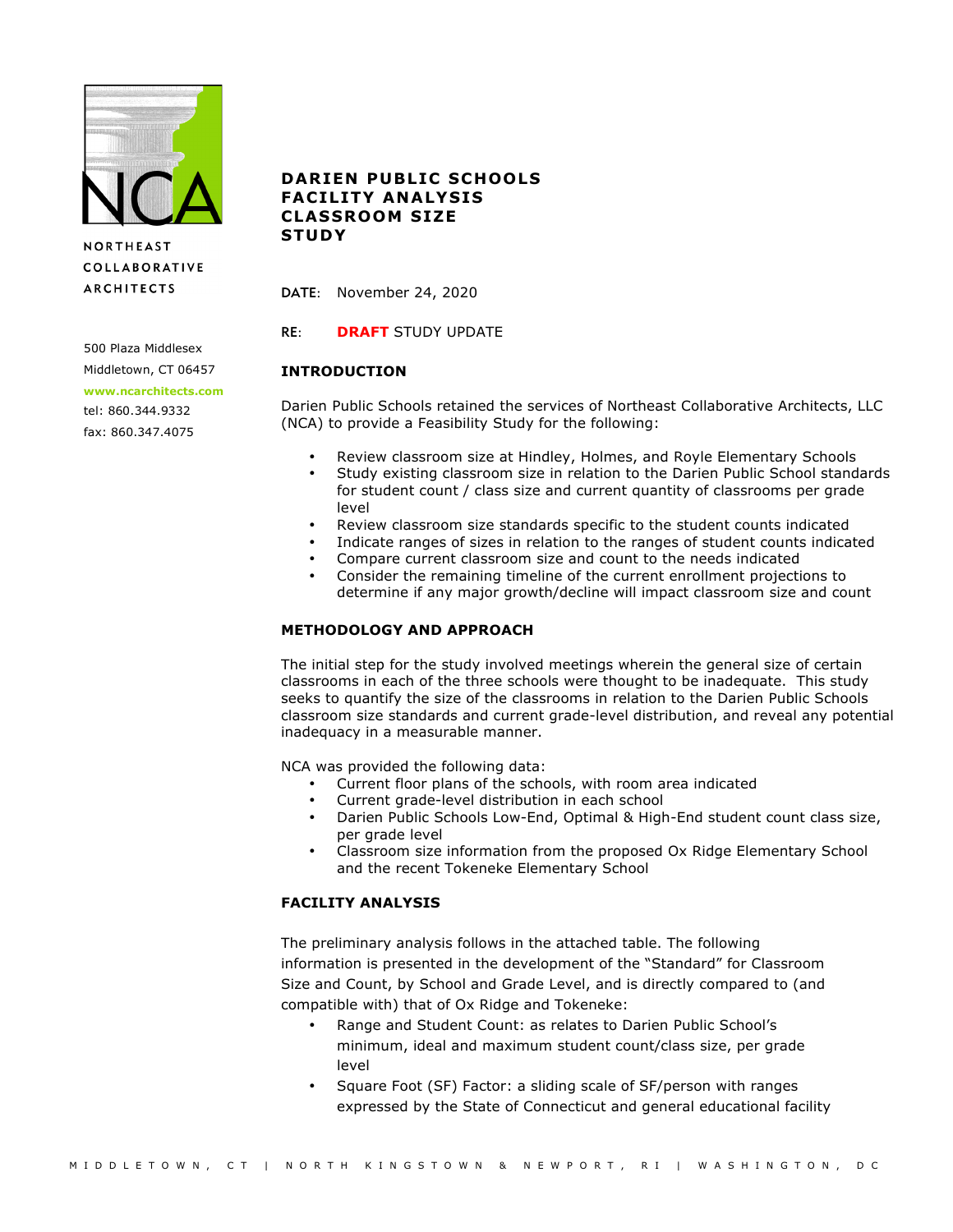

**NORTHEAST COLLABORATIVE ARCHITECTS** 

500 Plaza Middlesex Middletown, CT 06457 **www.ncarchitects.com** tel: 860.344.9332 fax: 860.347.4075

planning practice. This sliding scale uses interpolation to assist in developing the Square Foot Range for classrooms

- Square Foot (SF) Range: the resulting net square footage of classrooms, with Low-End, Optimal and High-End size indicated
- Each school's required classroom counts based on this year's use compared with currently available classrooms within each size range
- In the "Current" column, yellow color indicates that classroom size and count are within one room of meeting the need and red color indicates significant need.
- SUMMARY:
	- $\circ$  the greatest needs appear to be at Grades 3 5 in Royle Elementary School (generally located on the second/upper floor in the oldest portion of the building)
	- o the needs at Hindley are more distributed among the various grade levels (but still generally located on the second/upper floor in the oldest portion of the building)
	- o at Holmes, the needs of the younger grade levels balance between Grades Kindergarten through Grade 3; there are two below minimum classrooms at Grades 4 -5 on the second/upper floor in the oldest portion of the building)

| School (Priority | Classroom Deficit | Grades           |
|------------------|-------------------|------------------|
| Order)           | (Below Min.)      |                  |
| <b>ROYLE</b>     | 8                 | 1 @ Gr 1         |
|                  |                   | $7@Gr4-5$        |
| <b>HINDLEY</b>   | 5                 | 1 @ K - Gr 1     |
|                  |                   | $2 @$ Gr $2 - 3$ |
|                  |                   | $2 @$ Gr 4 - 5   |
| <b>HOLMES</b>    | 2                 | $2 @$ Gr 4 - 5   |
|                  |                   |                  |

• PROJECTION:

- o Royle sees the largest fluctuation in student count via the enrollment projections. At the lowest anticipated enrollment over the next 8 years, classroom count requirements will improve, but at most, it would alleviate the need for 2 upper elementary level classrooms. At the highest anticipated enrollment, classroom crowding at the upper elementary level will continue to be an issue.
- o Hindley and Holmes: the needs to do not become more pronounced over the next 8 years, nor will a significant reduction in population remedy the issue entirely.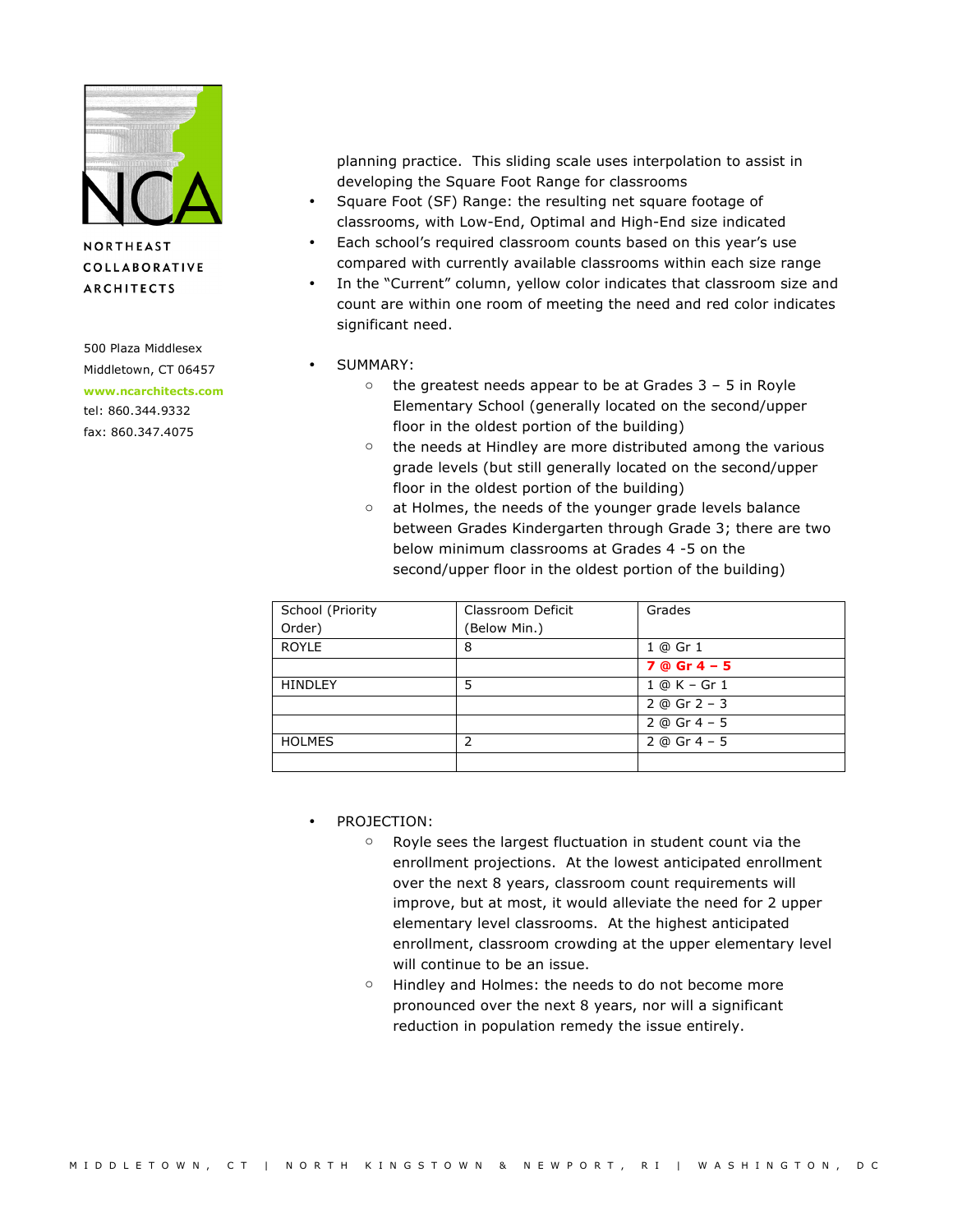|                            | <b>Existing Portable</b><br>Classroom Use                                      | Spaces<br>Relocating<br>to Ox Ridge | <b>Proposed New</b><br><b>Addition Spaces</b><br>(Option 1)                                                                                    | Proposed<br>Renovation<br>Spaces (Opt. 1)                                                                                                      | <b>Proposed New</b><br><b>Addition Spaces</b><br>(Option 2)                                                             | Proposed<br>Renovation<br>Spaces (Opt. 2)                                                                                                                             | <b>PRIORITY</b>                                                                                                                       | <b>OPPORTUNITES</b><br><b>AND</b><br><b>CONSTRAINTS</b>                                                        |
|----------------------------|--------------------------------------------------------------------------------|-------------------------------------|------------------------------------------------------------------------------------------------------------------------------------------------|------------------------------------------------------------------------------------------------------------------------------------------------|-------------------------------------------------------------------------------------------------------------------------|-----------------------------------------------------------------------------------------------------------------------------------------------------------------------|---------------------------------------------------------------------------------------------------------------------------------------|----------------------------------------------------------------------------------------------------------------|
| Hindley                    | Band/Orchestra<br>Music<br>World Languages<br><b>IDEA Lab</b><br>Interventions | DLC(2)                              | Band/Orchestra<br>Music<br>Music Office/Stor<br>Libr/Media Ctr/<br>Learning<br>Commons<br>2 Classrooms                                         | World Languages<br><b>IDEA Lab</b><br>2 Classrooms<br>(former DLC)<br>Interventions                                                            | Gym<br>PE Office/Stor<br>Libr/Media Ctr/<br>Learning<br>Commons<br>2 Classrooms                                         | Band/Orchestra<br>Music<br>Interventions<br>World Languages<br><b>IDEA Lab</b><br>2 Classrooms<br>(former DLC)                                                        | Highest $#$ of<br>portables<br>Spaces<br>relocating to Ox<br>Ridge<br>Libr/Media Ctr<br>infrastructure                                | New Gym (Opt. 2)<br>"10 Year Test"<br>Comparison to<br>new<br>Community use<br>2 PE Classes<br>Code: over 600P |
| Area                       |                                                                                |                                     | 10,096 SF                                                                                                                                      |                                                                                                                                                | 12,196 SF                                                                                                               |                                                                                                                                                                       |                                                                                                                                       |                                                                                                                |
| $Est.$ \$                  |                                                                                |                                     |                                                                                                                                                | Option 1 Additions and Renovations:<br>$$9M - $11M$                                                                                            |                                                                                                                         | Option 2 Additions and Renovations:<br>$$10.5M - $12.5M$                                                                                                              |                                                                                                                                       |                                                                                                                |
| Royle<br>Area<br>$Est.$ \$ | Band/Orchestra<br>Music<br>World Languages<br>Gifted Program/<br>Interventions | ELP(3)                              | Band/Orchestra<br>Music<br>Music Office/Stor<br>Libr/Media Ctr/<br>Learning<br>Commons<br>4 Classrooms<br>(replace<br>demolished)<br>12,540 SF | World Languages<br><b>IDEA Lab</b><br>1 Classroom<br>(former ELP)<br>Interventions<br>Option 1 Additions and Renovations:<br>$$12.5M - $14.5M$ | Gym<br>PE Office/Stor<br>Libr/Media Ctr/<br>Learning<br>Commons<br>4 Classrooms<br>(replace<br>demolished)<br>15,400 SF | Band/Orchestra<br>Music<br>Interventions<br>World Languages<br><b>IDEA Lab</b><br>1 Classroom<br>(former ELP)<br>Option 2 Additions and Renovations:<br>$$14M - $16M$ | $2^{nd}$ highest # of<br>portables<br><b>Spaces</b><br>relocating to Ox<br>Ridge<br>Libr/Media Ctr &<br>4 classroom<br>infrastructure | New Gym (Opt. 2)<br>"10 Year Test"<br>Comparison to<br>new<br>Community use<br>2 PE Classes<br>Code: over 600P |
| Holmes                     | Band/Orchestra<br>Music<br>Interventions<br>(existing)                         | none                                | 4 Classrooms<br>Interventions<br>Band/Orchestra<br>(partial)                                                                                   | Band/Orchestra<br>Music<br>Libr/Media Ctr/<br>Learning<br>Commons                                                                              |                                                                                                                         |                                                                                                                                                                       | $3rd$ highest # of<br>portables<br>Interventions<br>and other<br>support space<br>constraints                                         | Largest core<br>component spaces<br>Site constraints<br>limit addition(s)                                      |
| Area                       |                                                                                |                                     | 6,670 SF                                                                                                                                       |                                                                                                                                                |                                                                                                                         |                                                                                                                                                                       |                                                                                                                                       |                                                                                                                |
| Est. $$$                   |                                                                                |                                     |                                                                                                                                                | Option 1 Additions and Renovations:<br>$$7.5M - $9.5M$                                                                                         |                                                                                                                         |                                                                                                                                                                       |                                                                                                                                       |                                                                                                                |